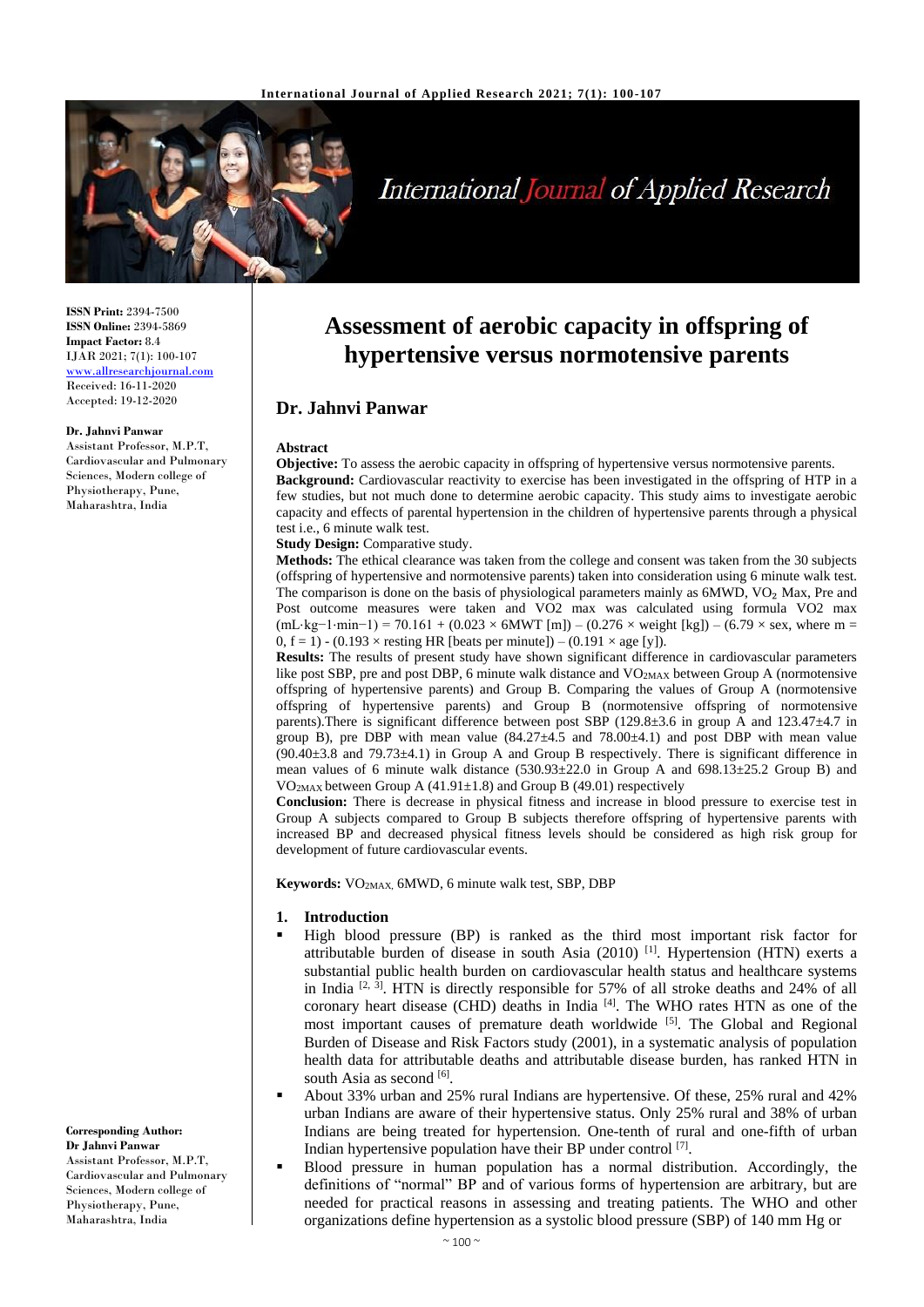or greater and a diastolic blood pressure (DBP) of 90 mm Hg or greater in persons not taking antihypertensive medication.

- Those with a BP of 120-139 mm Hg systolic and 80-89 mm Hg diastolic are classified as high normal or "prehypertension," a level now thought to increase the risk of any CV event by two- to fourfold compared with a normal BP(120/80 mm Hg). Older persons, in whom hypertension is both more prevalent and more likely to have elevations in SBP in the presence of normal DBP. The positive correlation between BP and risk of CVD morbidity and mortality is stronger for SBP than for DBP [8] .
- Genetic predisposition to hypertension is likely to involve multiple genes  $[9]$ . It is probable that genetic substratum may manifest in form of physiological variations and abnormalities before onset of clinical Hypertension. Normotensive subjects with parental history of hypertensive provide a model system for the study of genetic factors in Hypertension. Several features related to Hypertension have been reported in normotensive offspring of HTP, they have greater BMI  $[10]$ , elevated BP  $[11]$  and exaggerated BP response to exercise<sup>[12]</sup>.
- The 6 minute walk test is an objective measure of functional exercise capacity in individuals with cardiovascular conditions. Using 6 minute walk distance (6MWD) and other physiological parameters, this test targets to find out effects of parental hypertension by comparing functional exercise capacity of offspring of hypertensive and normotensive parents [13] .
- VO2MAX (Maximal oxygen Consumption, Maximal oxygen uptake, peak oxygen uptake or maximal aerobic capacity) is the maximum capacity of an individual's body to transport and use oxygen during incremental exercise, which reflects the physical fitness of the individual.  $VO_{2max}$  is the primary indicator of aerobic<br>fitness. cardiovascular health and endurance fitness, cardiovascular health and endurance performance [14].

## **2. Need for study**

- Emerging as a major health problem in most of the developing countries, hypertension is a multifactorial disease influenced by environmental and genetic factors.
- Although the identification of environmental risk factors has led to the treatment of disease, our knowledge of its heritability is very limited to the predictive importance of a positive family history or to the observation of familial segregation.
- Cardiovascular reactivity to exercise has been investigated in the offspring of HTP in a few studies, but not much done to determine aerobic capacity. This study aims to investigate aerobic capacity and effects of parental hypertension in the children of hypertensive parents through a physical test i.e., 6 minute walk test.
- This study was undertaken with an intention to find out risk of future hypertension by assessing aerobic capacity through 6 MWT in children of hypertensive versus normotensive parents, so that appropriate preventive and treatment measures can be taken.

# **3. Aim**

 This study aims to assess aerobic capacity of offspring of hypertensive and normotensive parents.

 To compare offspring of hypertensive and normotensive

# **4. Objectives**

 To know the cardiovascular response in offspring of hypertensive and normotensive parents.

# **5. Hypothesis**

## **Alternate hypothesis**

- H1: There may be significant changes in aerobic capacity between offspring of hypertensive than normotensive parents.
- H2: There may not be significant changes in aerobic capacity between offspring of normotensive than hypertensive parents.

## **Null hypothesis**

 The changes in aerobic capacity may be same between offspring of hypertensive and normotensive parents. Both may be equally effective.

# **6. Materials**

- **Sphygmomanometer**
- **Stethoscope**
- Weighing and height machine
- **Inch tape**
- Pulse oxymeter
- Countdown timer (or stopwatch)
- A chair that can be easily moved along the walking course
- A Pen and Worksheets on a clipboard
- Telephone

# **7. Methodology**

- Study design: A Comparative Study
- Study place: Durgabai Deshmukh College Of Physiotherapy
- Source of data: Offspring of Hypertensive and Normotensive Parents.
- Study population: Males Under Age 18-25 And With Normal BMI
- Sample size: 30 Subjects Who Met the Inclusion Criteria and Signed the Informed Consent.
- Sampling technique: Selective Sampling
- Study groups: Subjects Were Grouped Into Two Groups Based On Non-Probability Convenience Sampling Taking On Same Age Group.
- Group 'A'-Normotensive Offspring Of Hypertensive Parents -15 Subjects
- Group 'B'-Normotensive Offspring Of Normotensive Parents-15 Subjects

## **8. Inclusion criteria**

- $Age: 18-25.$
- Male subjects
- Normal subjects of hypertensive and non-hypertensive parents.
- BMI-Normal 18-25
- Not undergoing any other concurrent treatment

## **9. Exclusion Criteria**

- Subjects with known history of hypertension.
- **Systemic diseases**
- Diabetes Mellitus
- Tuberculosis
- Asthma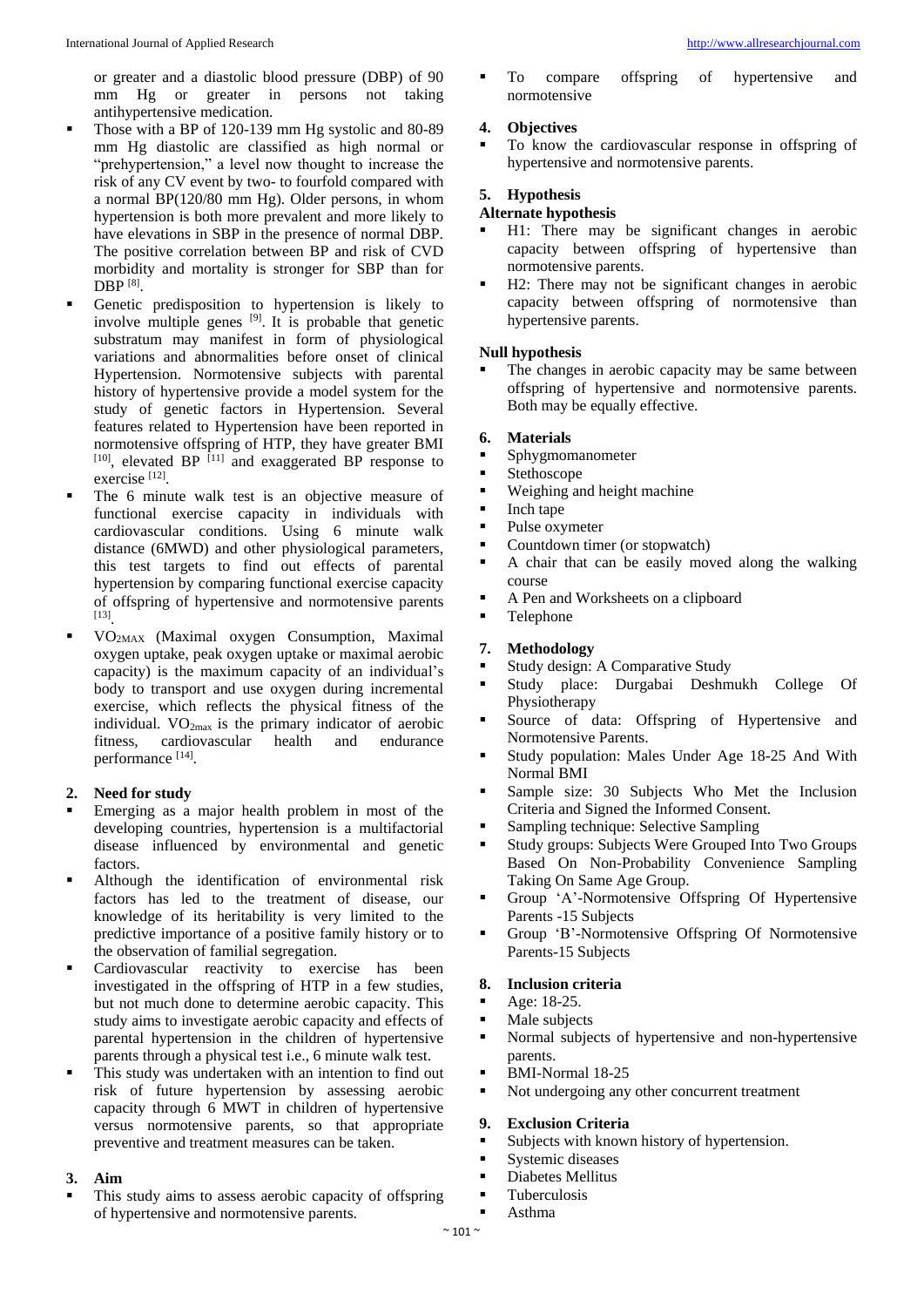- **Smokers and drug addict's**
- Inability to perform 6 Minute Walk Test.
- Recent fractures of lower limb or other medical conditions.
- Subjects with pre-existing disorders such as cardiovascular disorders, respiratory diseases.
- Subjects who did not give consent.

#### **10. Procedure**

Ethical clearance was taken from the ethical committee of the college the purpose of the study was explained to the subjects of both Group A (Normotensive offspring of Hypertensive parents) and Group B (Normotensive offspring of Normotensive parents) and they were encouraged to participate in the study. Subjects were taken in the study, only if they met the inclusion criteria.

The study was initiated only after taking an informed consent (Annexure 1) from the subject. Complete assessment (Annexure 2) was taken. Verbal description of the procedure was given to the subject. The subjects were instructed to inform immediately in case of any discomfort during the test. The subject was made to sit in a comfortable chair for 10-15 minutes. During this time, check for contraindications and demographic data was collected, before the test, which included: Age (years), Weight (kg), Height (cm), and BMI.

After completion of demographic data, BHR, SBP, DBP, Exertion (by Borg scale) were recorded in sitting position using the standard methods. The ATS guidelines were followed to conduct the test.

A long, flat, straight, enclosed 30 m college corridor marked by colour tape at each end has been used. Subjects were instructed to walk from end to end at their self-selected pace, while attempting to cover as much distance as possible in 6 minute.

#### **Subject preparation**

- 1. Comfortable clothing should be worn.
- 2. Appropriate shoes for walking should be worn.
- 3. A light meal is acceptable before early morning or early afternoon tests.
- 4. Subjects should not have exercised vigorously within 2 hours of beginning the test.
- 5. No warm-up period.

The stopwatch is set for six minutes. As sooner the timer was on, subjects were instructed to walk as far as possible for six minutes. Standardised encouragement was provided every 60 seconds during the test, with the following phrases: 'You're doing well' and 'Keep up the good work'. Subjects were allowed to stop if they developed symptoms of dyspnoea, dizziness, chest pain or leg cramps, but were encouraged to continue walking as soon as they could.



**Fig:** Person performing 6 minute's walk test

At 6 minutes on the stopwatch the subject was told to stop. At the end of the test, each subject's HR, Blood pressure and Borg value was measured along with the distance covered in the allotted 6 min. Distance covered during 6MWT was recorded for each individual in meters.

Subjects of both the groups A (15 subjects) and B (15 subjects) performed 6MWT. None of the subject stopped during the test.

After measuring the distance covered by subjects during 6 minute walk, VO2MAX was calculated for each subject by using formula:

VO2 max (mL⋅kg-1⋅min-1) = 70.161 + (0.023 × 6MWT  $[m]$  – (0.276  $\times$  weight  $[kg]$ ) – (6.79  $\times$  sex, where m = 0, f = 1) - (0.193  $\times$  resting HR [beats per minute]) – (0.191  $\times$  age [y]).

#### **11. Outcome measures**

- Heart rate
- Blood pressure
- VO2MAX

#### **12. Review of literature**

- Srinivas S et al. (2015) Concluded that their study confirms that there is increasing prevalence of hypertension with in-crease in age and is associated with overweight and obesity. Children and adolescents should be considered as priority population for interventional strategies. Prevention may be achieved through physical activity and diet control. There is an urgent need for initial prevention and treatment of obesity in children. Obesity, family history of hypertension are risk factors for adolescent hypertension. Findings of our study suggest a need for larger population based studies to accurately estimate the prevalence and risk factors for hypertension among adolescents and young adults in our country.
- Noopur Srivastava *et al.* (2014) this study recommends that offspring of hypertensive parents with increased BMI and decreased physical fitness levels should be considered as high risk group for development of future cardiovascular events. Health education, lifestyle modification, exercise promotion, and primary prophylaxis to avoid the risk of developing hypertension and other cardiovascular morbidities should be adhered and implemented in this group. This study concluded that functional capacity of normotensive offspring of hypertensive parents is less than the offspring's of normotensive parents suggesting remedial intervention to increase fitness levels and avoid future cardiovascular risks. 6-minute walk test is a simple, effective tool to detect the fitness levels in these high risk population.
- Tarpan shah *et al.* (2013)<sup>[17]</sup> the study revealed that resting DBP was significantly higher in the offspring of hypertensive parents. There was decreased DBP response to exercise in the offspring of hypertensive parents. The study concludes that there is an early trend in higher blood pressure in the offspring of hypertensive parents. Offspring of hypertensive parents also exhibit an abnormal pattern of HR and BP recovery from the exercise.
- Sanjay Kalbande *et al.*  $(2012)$ <sup>[18]</sup> the study comprised of 200 college students. One group of 100 students having parental history of hypertension constituted the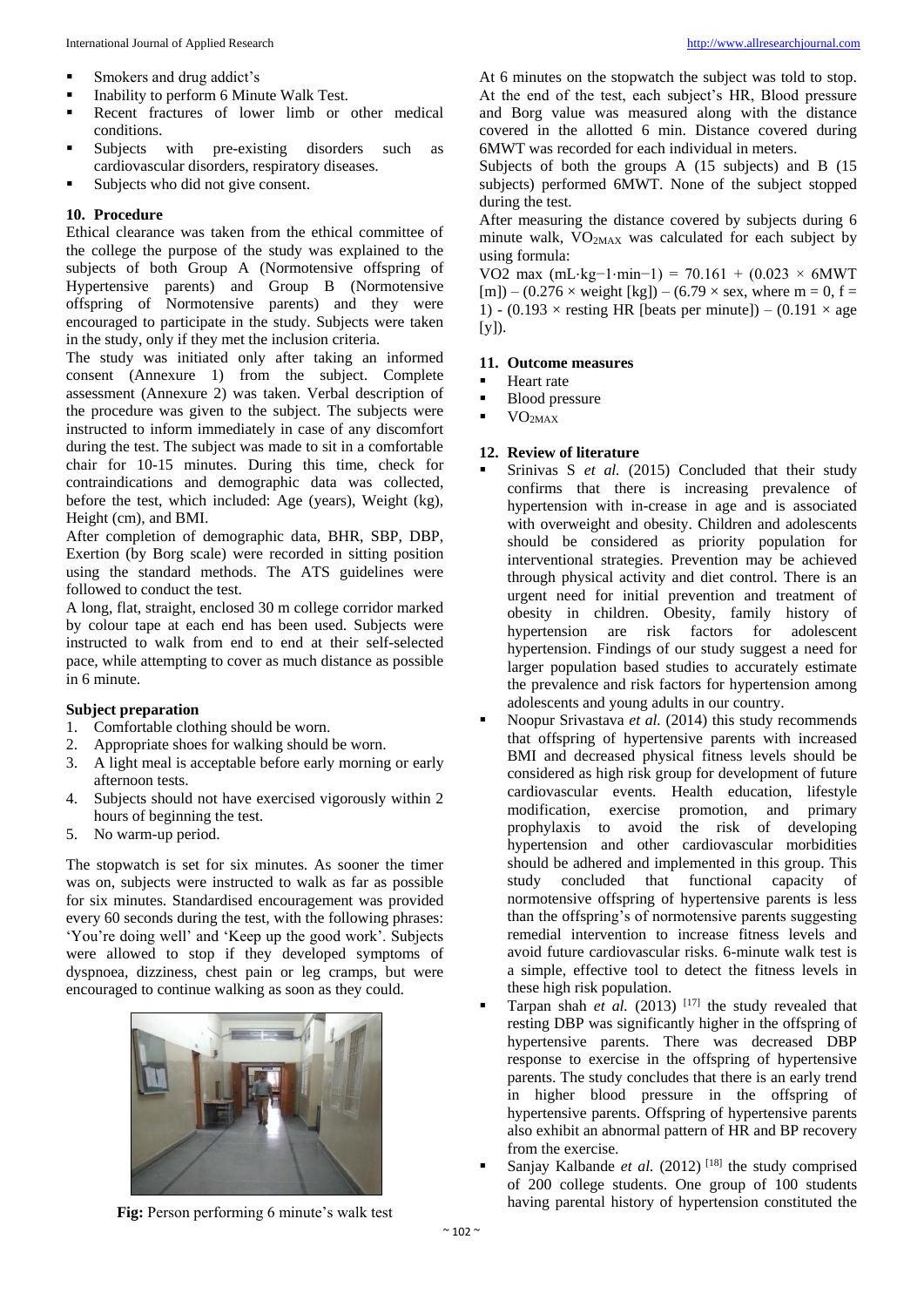study group whereas another 100 students having no parental history of hypertension constituted the control group. The participants were matched across age (18- 25) and sex. Out of the total 30 males who were reported to have the BMI greater than 25, 22(76%) belonged to the study group, that is, those who have positive parental history of hypertension whereas out of the 12 females who were having their Body Mass Index greater than 25, 10 (80.8%) belonged to the study group. This shows a positive relation of the increasing Body Mass Index and its association in becoming a risk factor for developing hypertension in future. The findings of the study suggest the need of regular monitoring the BP of children of hypertensive parents and also other non- communicable diseases like diabetes and obesity to prevent the occurrence of the disease in the future.

- Surekharani Chinagudi *et al.* (2012) the present study reveals that incidence of prehypertension and the risk of cardiovascular dysfunction linked to their degree of sympathovagal imbalance is more in the offspring of hypertensive parents than in the offspring of normotensive parents. Sympathovagal imbalance in the form of increased sympathetic drive and decreased parasympathetic drive would lead to causation of prehypertension in these genetically predisposed individuals.
- **Miguel Chiacchio Sieira et al.** (2010)<sup>[20]</sup> concluded that in general, the abnormal response of the BP during effort is related to an increased risk of future hypertension or cardiovascular events and mortality. Significant increases in the SBP and DBP during effort, low or falling levels of SBP during effort, and slow recovery of the SBP are considered abnormal responses of the BP and have a significant prognostic value of future hypertension and/or cardiovascular events and indicate the need for additional studies.

## **13. Discussion**

Genetic influence on the variability of blood pressure (BP) in populations has been well established. This effect has been repeatedly demonstrated by strong evidence of familial aggregation of BP. Significant correlations exist between offspring's and parent's blood pressure, and more so between twins. This familial influence on BP can be detected from early childhood and tends to track over the years increasing in magnitude as the child progresses towards adolescence. Children of hypertensive parents have higher average systolic and diastolic BP than children of normotensive parents, and are about 3.8 times more likely to have high BP before the age of 55. Research indicates that essential hypertension has origins in childhood [26].

It is now accepted that genetic effects underlying an individual's genetic susceptibility to complex traits and disorders (including, among many others, blood pressure levels, essential hypertension and obesity) are transmitted in recessive manners  $^{[21]}$ . There are a large number of genes that are responsible for hypertension. Single-gene-related hypertension is, however, rare. Intermediate phenotypes are more important and prevalent than gene mutations. These phenotypes are familial dyslipidaemia, metabolic syndrome, insulin resistance, body-fat distribution, kallikrein deficiency, sodium sensitivity, non-modulation of aldosterone and renal blood flow, abnormal cellular ion

transport systems (Na, Li, K, H transport systems) and BP reactivity. The nature of the genetic contribution to hypertension needs more studies among Indians. Essential hypertension may be considered to be the result of interactions between genes and environment [4].

6MWT is currently the test of choice while using functional walk tests for Clinical or Research purposes. So my aim of the study was to assess aerobic capacity in offspring of hypertensive and normotensive parents.

This study was undertaken to provide a statistical data regarding any variation in amount of aerobic capacity in offspring of hypertensive and normotensive parents. All the subjects were of the same sex, BMI of 18-25 and same age group, thereby eliminating the possible interaction of such factors.

The two study groups i.e., normotensive offspring of hypertensive parents (Group A) and normotensive offspring of normotensive parents (Group B) were matched for age, sex and BMI. They only differed in the genetic propensity for developing Hypertension in Later life. It was found that there is considerable variability in outcome measure (SBP, DBP, 6MWD and  $VO<sub>2MAX</sub>$ ) between the two groups.

The result of the study showed that resting DBP was significantly higher in normotensive offspring of hypertensive parents compared to normotensive offspring of normotensive parents. Difference in resting SBP of both groups was not statistically significant. However, resting HR was comparable between the groups. Studies have supported the findings, those who have a family history of hypertension, their DBP was higher in preadolescent and adolescent groups. Previous studies have found that individuals with high-normal BP progress towards Hypertension twofold to threefold more frequently than subjects with normal BP on 26 years follow up. A study suggested resting BP to be a better predictor of future Hypertension<sup>[17]</sup>.

There was significant increment in HR, SBP and DBP following 6MWT in the both study group. And there was statistical significant in post SBP and DBP between both group A (normotensive offspring of hypertensive parents) and B (normotensive offspring of normotensive parents).These results are in agreement with other studies in which levels of hypertensive heredity have revealed inclinations towards higher systolic and/or diastolic BP as well as higher BP reactivity to mental stress. We can only speculate on the mechanism responsible for this variation between groups. Some studies have proposed that the exaggerated cardiovascular responses to stress are provoked by a differential sensitivity of adrenergic receptors and sympathetic over activity. Enhanced sympathetic activity may occur because of increased sympathetic stimulation and/or attenuated sympathoinhibition. Over activity starts in childhood and is easily evident in of patients with incipient hypertension. It is possible that there is a genetic component in sympathetic over activity expressed with more vigour in high risk individuals. Although environmental factors do have a role in the development of high BP in humans, of BP variations are attributed to genetic factors, and even this would probably be an underestimation in our and other similar populations <a>[26]</a>.

The 6MWT is useful measurement of functional capacity for people with normal to moderately severe impairment. In the present study; the six minute distance covered shows significant difference in the two study groups. The 6 minute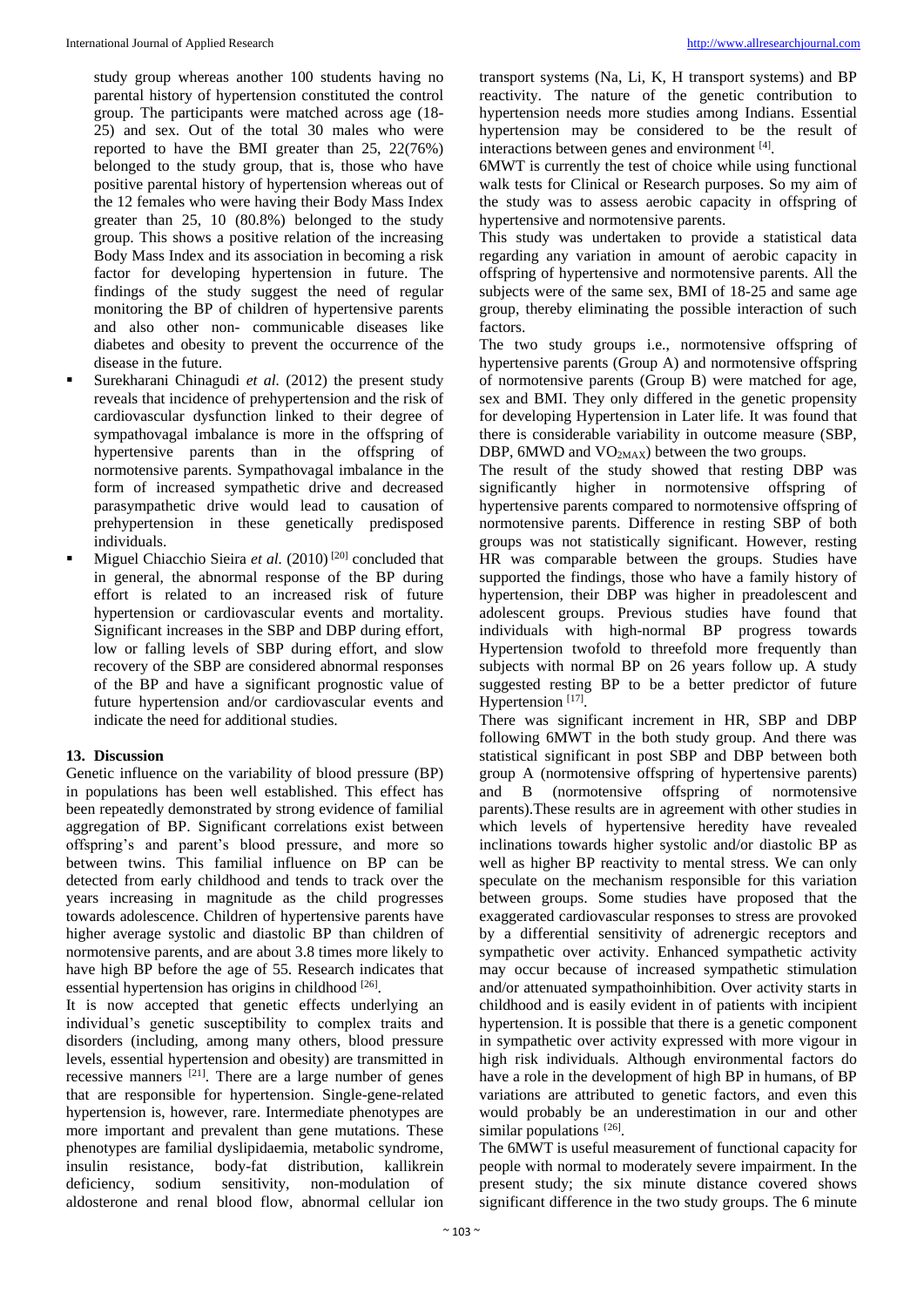walk distance in children of hypertensive parents (530.93 meters) was less than children of normotensive parents (698.13 meters). In a study the 6 minute walk distance (6MWD), VO2 max in children of hypertensive parents was less than children of normotensive parents and the results were statistically significant. This significant difference was true for the male and the female offspring separately. Though the young adults of hypertensive parents were healthy still their capacity to walk more in a limited period of time which demanded fitness was less, suggesting that the cardiovascular and respiratory fitness was more in children of normotensive parents [13].

VO2MAX (Maximal oxygen Consumption, Maximal oxygen uptake, peak oxygen uptake or maximal aerobic capacity) is the maximum capacity of an individual's body to transport and use oxygen during incremental exercise, which reflects the physical fitness of the individual. The maximum oxygen uptake [VO2 max], an internationally accepted parameter to evaluate the cardio respiratory fitness reflects the amount of oxygen utilized by working muscles during maximal exercise. It is the best index of aerobic capacity and gold standard for cardio respiratory fitness. Thus measure of maximum oxygen consumption offer insight into ability of cardiovascular, respiratory and muscular system to deliver and utilize oxygen. During exercise, up to a point the increase in oxygen consumption is proportionate to energy expended and all the energy needs are met my aerobic process. So in a person, the more is the maximum oxygen consumption capacity [VO2max], the more will be his/ her aerobic capacity. VO2max is the measure of the functional limit of the cardio-respiratory system and the single most valid index of maximal exercise capacity<sup>[39]</sup>.

Decrease in VO2 max is therefore an indicator of reduced exercise capacity or tolerance. It is the product of maximum cardiac output and maximal arterio-venous oxygen difference. Aerobic capacity was less in offspring of hypertensive parents (41.91) compared to offspring of normotensive parents (49.01) and the results were statistically significant. Children with a parental history of hypertension displayed a significant decrease in physical fitness and a significant increase in obesity and systolic and diastolic blood pressure compared with the rest of the population<sup>41</sup>. Genetic make-up has a very strong influence over your VO2max and it is ultimately what defines your

upper limit for VO2max improvements. The capacity of your circulatory system to deliver oxygenated blood to your muscles and also the specific physiology of your muscles are both genetically predetermined to a certain extent. For example, in regards to your circulatory system, hemoglobin (the molecule in your blood that binds and carries oxygen) concentrations are genetically influenced [4] .

#### **14. Conclusion**

The results of present study have shown significant difference in cardiovascular parameters like post SBP, pre and post DBP, 6 minute walk distance and  $VO<sub>2MAX</sub>$  between Group A (normotensive offspring of hypertensive parents) and Group B. There is decrease in physical fitness and increase in blood pressure to exercise test in Group A subjects compared to Group B subjects therefore offspring of hypertensive parents with increased BP and decreased physical fitness levels should be considered as high risk group for development of future cardiovascular events. The augmented BP reactivity found in the offspring of hypertensive parents might have prognostic implications and serve as an important early sign of familial predisposition to hypertension. Thus normotensive children of hypertensive parents should increase their level of physical fitness and exercise capacity. Weight reduction, dietary modification and regular exercise are mandatory for these subjects to prevent future catastrophes. Findings emphasise the need for special follow up of children with family histories of hypertension.

#### **15. Statistical analysis**

**Table 1:** This table is calculating the Mean, Standard Deviation and standard error mean values for Age, weight, height and BMI in Group-A and Group-B

|            | Groups <sup>N</sup>  | Mean               |         | <b>Std. Deviation Std. Error Mean</b> |
|------------|----------------------|--------------------|---------|---------------------------------------|
|            | GroupA <sup>15</sup> | 21.5333            | 1.76743 | .45635                                |
| Age        |                      | GroupB 15 21.6000  | 2.16465 | .55891                                |
| Weight     | GroupA <sup>15</sup> | 71.8667            | 4.53347 | 1.17054                               |
|            |                      | GroupB 15 62.7333  | 7.91442 | 2.04350                               |
| Height     |                      | GroupA 15 172.3733 | 6.27938 | 1.62133                               |
|            |                      | GroupB 15 167.8200 | 8.91958 | 2.30302                               |
| <b>BMI</b> | GroupA 15            | 23.6000            | 1.08759 | .28082                                |
|            |                      | GroupB115 22.1000  | 2.03189 | .52463                                |



**Graph 1:** This graph represents the mean values of Age, Weight, Height and BMI in Group A and B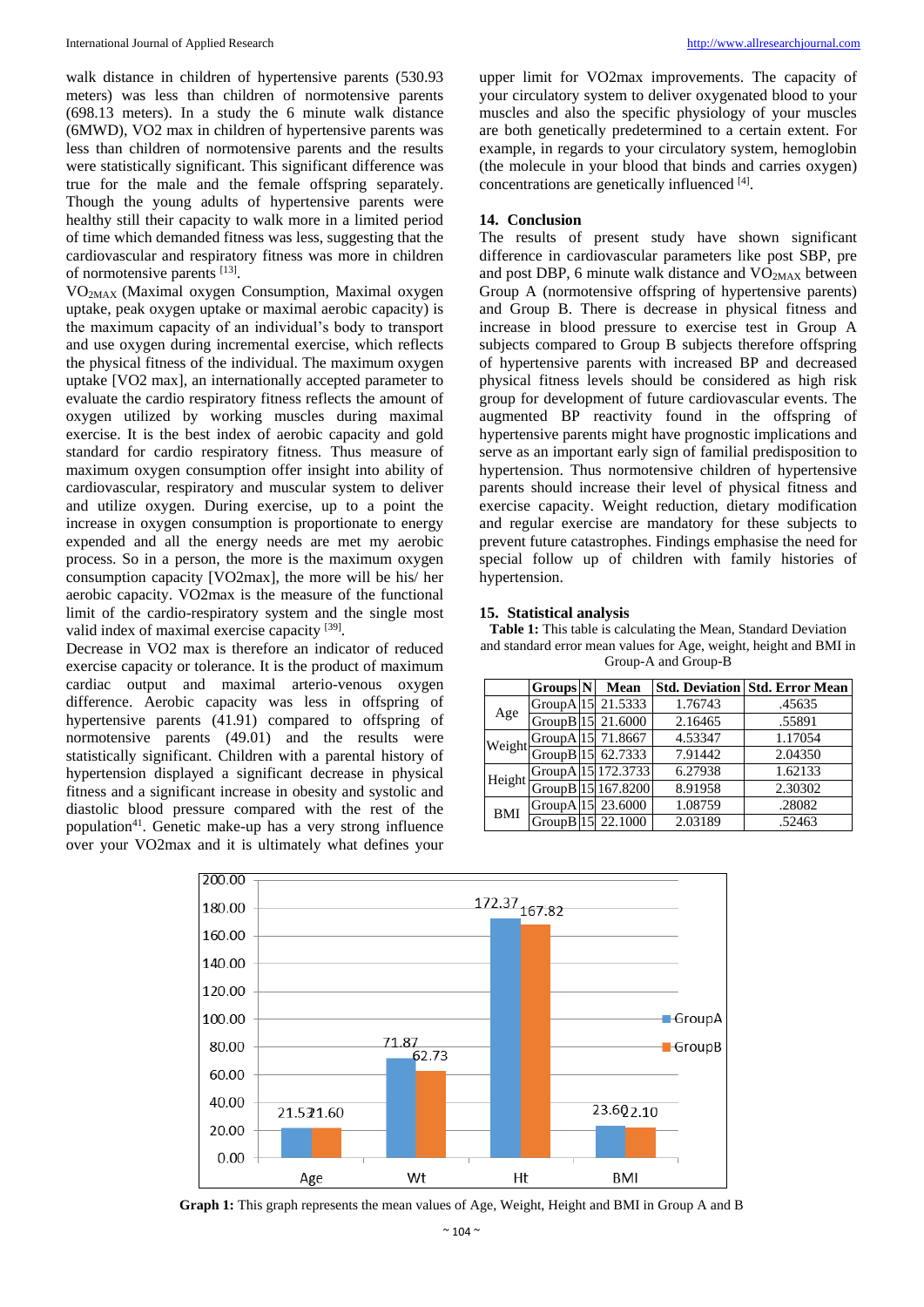# **Group A vs group B**

| <b>Group Statistics</b> |               |    |          |                       |                        |  |  |  |  |
|-------------------------|---------------|----|----------|-----------------------|------------------------|--|--|--|--|
|                         | <b>Groups</b> | N  | Mean     | <b>Std. Deviation</b> | <b>Std. Error Mean</b> |  |  |  |  |
|                         | Group A       | 15 | 85.5333  | 5.79244               | 1.49560                |  |  |  |  |
| HR pre                  | Group B       | 15 | 81.3333  | 8.31235               | 2.14624                |  |  |  |  |
|                         | Group A       | 15 | 100.8667 | 7.44376               | 1.92197                |  |  |  |  |
| HR post                 | Group B       | 15 | 95.3333  | 9.81010               | 2.53296                |  |  |  |  |
|                         | Group A       | 15 | 117.3333 | 4.57738               | 1.18187                |  |  |  |  |
| SBP pre                 | Group B       | 15 | 116.6667 | 4.87950               | 1.25988                |  |  |  |  |
|                         | Group A       | 15 | 129.8667 | 3.66190               | .94550                 |  |  |  |  |
| SBP post                | Group B       | 15 | 123.4667 | 4.74893               | 1.22617                |  |  |  |  |
|                         | Group A       | 15 | 84.2667  | 4.58984               | 1.18509                |  |  |  |  |
| DBP pre                 | Group B       | 15 | 78.0000  | 4.14039               | 1.06904                |  |  |  |  |
|                         | Group A       | 15 | 90.4000  | 3.86929               | .99905                 |  |  |  |  |
| DBP post                | Group B       | 15 | 79.7333  | 4.19977               | 1.08438                |  |  |  |  |

**Table 2:** Comparing Mean, Standard Deviation and Standard error mean of Heart Rate, Systolic and Diastolic Blood pressure of Pre and Post in Group A and Group B



**Graph 2:** This graph represents the mean values for Heart rate, Systolic and Diastolic blood pressure of Pre and Post in Group A and Group B.

There is increase values of post heart rate (HR), post systolic blood pressure (SBP), and post diastolic blood pressure (DBP)

of Group A compared to Group B.

|  | Table 3: This table is calculating independent t-test for equality of means of pre and post HR, SBP, DBP in Group A and B |  |  |  |  |  |
|--|---------------------------------------------------------------------------------------------------------------------------|--|--|--|--|--|
|  |                                                                                                                           |  |  |  |  |  |

| <b>Independent Samples Test</b> |                                                                  |                              |  |      |          |                                                          |  |  |  |  |
|---------------------------------|------------------------------------------------------------------|------------------------------|--|------|----------|----------------------------------------------------------|--|--|--|--|
|                                 |                                                                  | t-test for Equality of Means |  |      |          |                                                          |  |  |  |  |
|                                 |                                                                  |                              |  |      |          | DF Sig. (2-tailed) Mean Difference Std. Error Difference |  |  |  |  |
| $HR$ pre $\vert$                | Equal variances assumed Group A and B 1.606 28                   |                              |  | .120 | 4.20000  | 2.61595                                                  |  |  |  |  |
|                                 | HR post Equal variances assumed Group A and B 1.740 28           |                              |  | .093 | 5.53333  | 3.17960                                                  |  |  |  |  |
|                                 | SBP pre Equal variances assumed Group A and B   .386   28        |                              |  | .702 | .66667   | 1.72746                                                  |  |  |  |  |
|                                 | SBP post Equal variances assumed Group A and B 4.133 28          |                              |  | .000 | 6.40000  | 1.54837                                                  |  |  |  |  |
|                                 | <b>DBP</b> pre Equal variances assumed Group A and B 3.926 28    |                              |  | .001 | 6.26667  | 1.59603                                                  |  |  |  |  |
|                                 | <b>DBP</b> post Equal variances assumed Group A and B [7.234] 28 |                              |  | .000 | 10.66667 | 1.47444                                                  |  |  |  |  |

As can be seen from the output, not significant difference exists between Group A and Group B in HR of Pre. Since ttest value is 1.606 and its p-value 0.120 is greater than 0.05. As can be seen from the output, not significant difference exists between Group A and Group B in HR of Post. Since t-test value is 1.74 and its p-value 0.093 is greater than 0.05. As can be seen from the output, not significant difference exists between Group A and Group B in SBP of Pre. Since t-test value is 0.386 and its p-value 0.702 is greater than 0.05.

As can be seen from the output, a significant difference exists between Group A and Group B in SBP of Post. Since t-test value is 4.133 and its p-value 0.0001 is less than 0.05. As can be seen from the output, a significant difference exists between Group A and Group B in DBP of Pre. Since t-test value is 3.926 and its p-value 0.001 is less than 0.05.

As can be seen from the output, a significant difference exists between Group A and Group B in DBP of Post. Since t-test value is 7.234 and its p-value 0.0001 is less than 0.05.

**Table 4:** This table is calculating the Mean, Standard Deviation and standard error mean values for 6 minute walk distance and VO2max of Group A and Group B.

| <b>Group Statistics</b>                                |                     |  |                     |          |         |  |  |  |
|--------------------------------------------------------|---------------------|--|---------------------|----------|---------|--|--|--|
| Std. Deviation Std. Error Mean<br>Groups $ N $<br>Mean |                     |  |                     |          |         |  |  |  |
| Walk 6 min                                             | Group A 15 530.9333 |  |                     | 22.03071 | 5.68831 |  |  |  |
|                                                        |                     |  | Group B 15 698.1333 | 25.27242 | 6.52531 |  |  |  |
| VO <sub>2</sub> Max                                    |                     |  | Group A 15 41.9133  | 1.89166  | .48842  |  |  |  |
|                                                        |                     |  | Group B 15 49.0147  | 2.01969  | .52148  |  |  |  |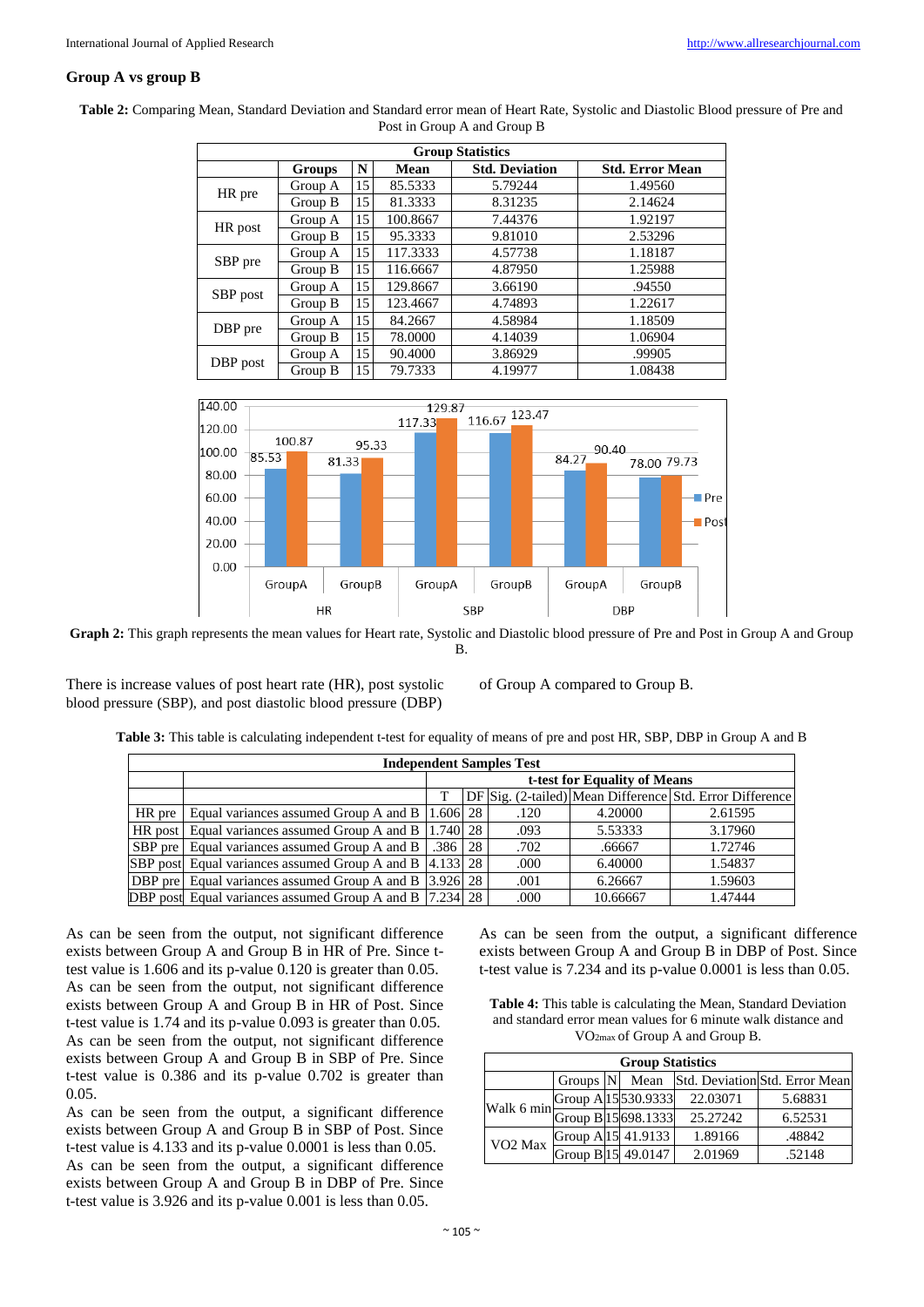

Graph 3: This graph represents the mean values for Pre and Post of 6 Minute walk distance and VO<sub>2MAX</sub> between Group A and Group B.

There is increase in values of 6 minute walk distance and VO2MAX of Group B (normotensive offspring of normotensive parents) compared to Group A (normotensive offspring of hypertensive parents)

**Table 5:** This table is calculating t-test for equality of means of 6 minute walk distance and VO<sub>2MAX</sub> in Group A and Group B

| <b>Independent Samples Test</b> |                                                |                                                          |  |      |              |         |  |  |  |  |
|---------------------------------|------------------------------------------------|----------------------------------------------------------|--|------|--------------|---------|--|--|--|--|
|                                 | t-test for Equality of Means                   |                                                          |  |      |              |         |  |  |  |  |
|                                 |                                                | DF Sig. (2-tailed) Mean Difference Std. Error Difference |  |      |              |         |  |  |  |  |
|                                 | Walk6min Equal variances assumed -19.315 28    |                                                          |  | .000 | $-167.20000$ | 8.65659 |  |  |  |  |
|                                 | VO2Max   Equal variances assumed   -9.939   28 |                                                          |  | .000 | $-7.10133$   | .71449  |  |  |  |  |

As can be seen from the output, a significant difference exists between Group A and Group B in 6-Minute Walk Distance. Since t-test value is -19.315 and its p-value 0.001 is less than 0.05.

As can be seen from the output, a significant difference exists between Group A and Group B in VO2Max. Since ttest value is -9.939 and its p-value 0.0001 is less than 0.05.

## **16. Results**

The present study is designed to assess aerobic capacity in offspring of hypertensive and normotensive parents.

Comparing the values of Group A (normotensive offspring of hypertensive parents) and Group B (normotensive offspring of normotensive parents).There is significant difference between post SBP (129.8±3.6 in group A and 123.47±4.7 in group B), pre DBP with mean value  $(84.27\pm4.5$  and  $78.00\pm4.1)$  and post DBP with mean value (90.40±3.8 and 79.73±4.1) in Group A and Group B respectively.There is significant difference in mean values of 6 minute walk distance (530.93±22.0 in Group A and 698.13 $\pm$ 25.2 Group B) and VO<sub>2MAX</sub> between Group A  $(41.91\pm1.8)$  and Group B(49.01) respectively.

## **17. Limitations**

- Small Sample size
- Limited to male population
- **Cardiac outcome measures were not considered other** than blood pressure

#### **18. Recommendations**

- Follow up for further complications
- Further study can be done on obese child of hypertensive parents

#### **19. References**

1. Lim SS, Vos T, Flaxman AD, Danaei G, Shibuya K, Adair-Rohani H, Aryee M. A comparative risk assessment of burden of disease and injury attributable to 67 risk factors and risk factor clusters in 21 regions, 1990–2010: a systematic analysis for the Global Burden of Disease Study 2010. The lancet 2012;380(9859):2224-2260.

- 2. Leeder S, Raymond S, Greenberg H, Liu H, Esson K. A race against time: the challenge of cardiovascular disease in developing economies. New York: Columbia University 2004.
- 3. Reddy KS, Shah B, Varghese C, Ramadoss A. Responding to the threat of chronic diseases in India. The Lancet 2005;366(9498):1744-1749.
- 4. Gupta R. Trends in hypertension epidemiology in India. Journal of human hypertension 2004;18(2):73-78.
- 5. Mackay J, Mensah GA. The atlas of heart disease and stroke. World Health Organization 2004.
- 6. Lopez AD, Mathers CD, Ezzati M, Jamison DT, Murray CJ. Global and regional burden of disease and risk factors, 2001: systematic analysis of population health data. The lancet 2006;367(9524):1747-1757.
- 7. Anchala R, Kannuri NK, Pant H, Khan H, Franco OH, Di Angelantonio E *et al.* Hypertension in India: a systematic review and meta-analysis of prevalence, awareness, and control of hypertension. Journal of hypertension 2014;32(6):1170.
- 8. American college of cardiology and foundation-ACC physician update programme, Module 1-Hypertension 2012.
- 9. Geller DS. A genetic predisposition to hypertension? 2004.
- 10. Blonde CV, Webber LS, Foster TA, Berenson GS. Parental history and cardiovascular disease risk factor variables in children. Preventive Medicine 1981;10(1):25-37.
- 11. Burke E, Cecil J. Hypertension--a practice nurse protocol. The Practitioner 1991;235(1506):651.
- 12. Matthews CE, Pate RR, Jackson KL, Ward DS, Macera CA, Kohl HW *et al.* Exaggerated blood pressure response to dynamic exercise and risk of future hypertension. Journal of clinical epidemiology 1998;51(1):29-35.
- 13. Srivastava N, Acharya S. Assessment of Functional Capacity of Offspring of Hypertensive versus Non